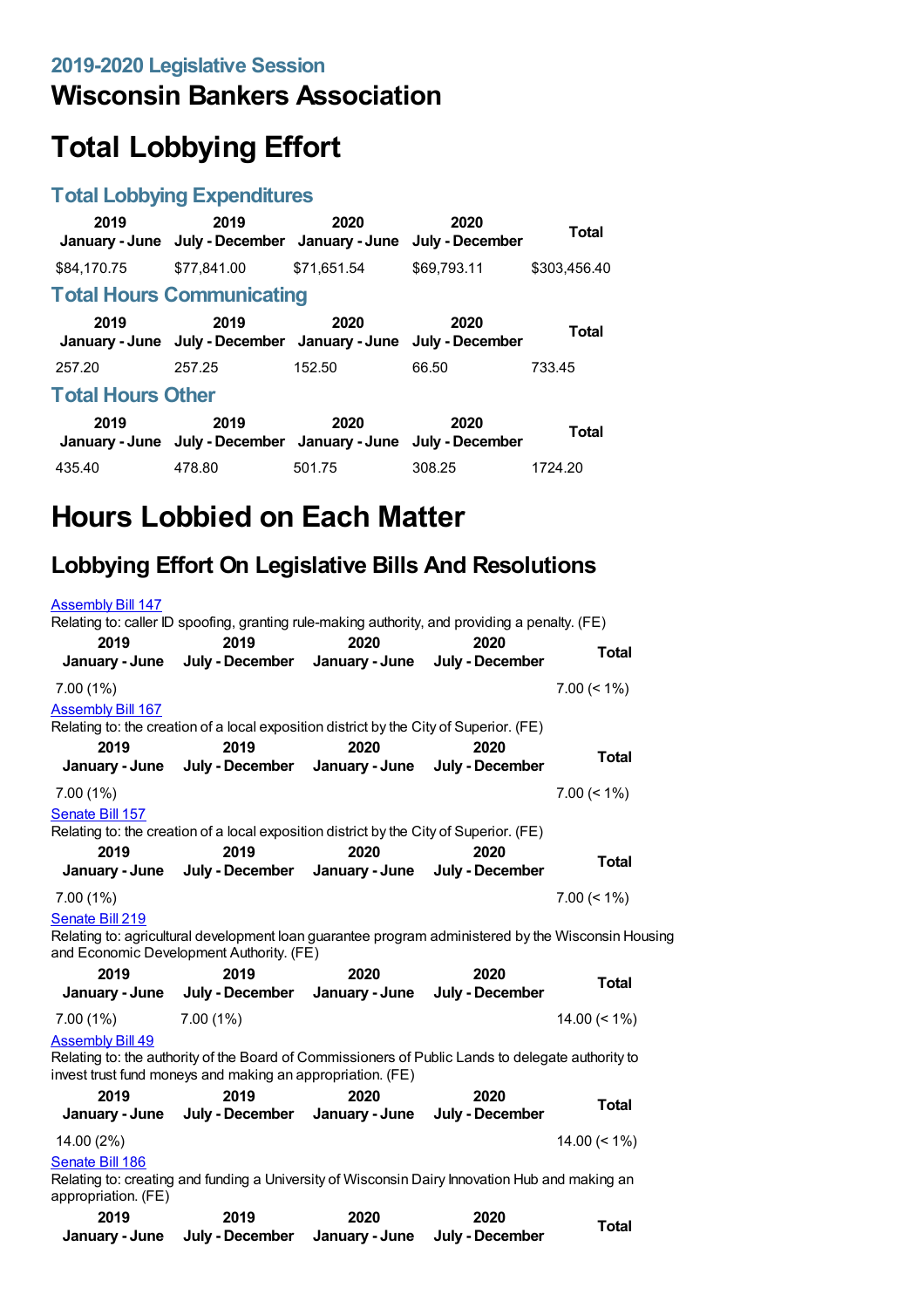| 35.00 (5%)                                | 7.00(1%)                                                                                             |                        |                                                                                                                                                                                                    | 42.00 (2%)      |
|-------------------------------------------|------------------------------------------------------------------------------------------------------|------------------------|----------------------------------------------------------------------------------------------------------------------------------------------------------------------------------------------------|-----------------|
| <b>Assembly Bill 206</b>                  | making authority, and making an appropriation. (FE)                                                  |                        | Relating to: regulating hemp, providing an exemption from emergency rule procedures, granting rule-                                                                                                |                 |
| 2019                                      | 2019                                                                                                 | 2020                   | 2020                                                                                                                                                                                               | <b>Total</b>    |
| January - June                            | July - December                                                                                      | January - June         | July - December                                                                                                                                                                                    |                 |
| 69.00 (10%)                               | 74.00 (10%)                                                                                          |                        |                                                                                                                                                                                                    | 143.00 (6%)     |
| Senate Bill 188                           | making authority, and making an appropriation. (FE)                                                  |                        | Relating to: regulating hemp, providing an exemption from emergency rule procedures, granting rule-                                                                                                |                 |
| 2019                                      | 2019                                                                                                 | 2020                   | 2020                                                                                                                                                                                               |                 |
| January - June                            | July - December                                                                                      | January - June         | July - December                                                                                                                                                                                    | <b>Total</b>    |
| 69.00 (10%)                               | 37.00 (5%)                                                                                           |                        |                                                                                                                                                                                                    | 106.00 (4%)     |
| <b>Assembly Bill 318</b><br>2019          | Relating to: creating tax-advantaged first-time home buyer accounts. (FE)<br>2019                    | 2020                   | 2020                                                                                                                                                                                               |                 |
| January - June                            | July - December                                                                                      | January - June         | July - December                                                                                                                                                                                    | Total           |
|                                           | 7.00(1%)                                                                                             |                        |                                                                                                                                                                                                    | $7.00 \le 1\%$  |
| Senate Bill 339<br>2019<br>January - June | Relating to: creating tax-advantaged first-time home buyer accounts. (FE)<br>2019<br>July - December | 2020<br>January - June | 2020<br>July - December                                                                                                                                                                            | <b>Total</b>    |
|                                           | 15.00 (2%)                                                                                           |                        |                                                                                                                                                                                                    | $15.00 \le 1\%$ |
| <b>Assembly Bill 350</b>                  |                                                                                                      |                        |                                                                                                                                                                                                    |                 |
|                                           | Relating to: money laundering and providing a penalty.                                               |                        |                                                                                                                                                                                                    |                 |
| 2019                                      | 2019                                                                                                 | 2020                   | 2020                                                                                                                                                                                               | <b>Total</b>    |
| January - June                            | July - December                                                                                      | January - June         | July - December                                                                                                                                                                                    |                 |
|                                           | 37.00 (5%)                                                                                           | 33.00 (5%)             |                                                                                                                                                                                                    | 70.00 (3%)      |
| <b>Assembly Bill 481</b>                  |                                                                                                      |                        |                                                                                                                                                                                                    |                 |
|                                           | Relating to: financial exploitation of vulnerable adults.                                            |                        |                                                                                                                                                                                                    |                 |
| 2019<br>January - June                    | 2019<br>July - December                                                                              | 2020<br>January - June | 2020<br>July - December                                                                                                                                                                            | <b>Total</b>    |
|                                           | 37.00 (5%)                                                                                           |                        |                                                                                                                                                                                                    | 70.00 (3%)      |
| <b>Assembly Bill 482</b>                  |                                                                                                      | 33.00(5%)              |                                                                                                                                                                                                    |                 |
|                                           |                                                                                                      |                        | Relating to: financial exploitation of vulnerable adults with securities accounts, violations of the<br>Wisconsin Uniform Securities Law, granting rule-making authority, and providing a penalty. |                 |
| 2019<br>January - June                    | 2019<br>July - December                                                                              | 2020<br>January - June | 2020<br>July - December                                                                                                                                                                            | <b>Total</b>    |
|                                           |                                                                                                      |                        |                                                                                                                                                                                                    |                 |
| Senate Bill 317                           | 37.00 (5%)                                                                                           | 33.00 (5%)             |                                                                                                                                                                                                    | 70.00 (3%)      |
| providing a penalty. (FE)                 |                                                                                                      |                        | Relating to: online notaries public and electronic notarizations, granting rule-making authority, and                                                                                              |                 |
| 2019                                      | 2019                                                                                                 | 2020                   | 2020                                                                                                                                                                                               | <b>Total</b>    |
| January - June                            | July - December                                                                                      | January - June         | July - December                                                                                                                                                                                    |                 |
|                                           | 37.00 (5%)                                                                                           | 33.00 (5%)             |                                                                                                                                                                                                    | 70.00 (3%)      |
| <b>Senate Bill 368</b>                    |                                                                                                      |                        |                                                                                                                                                                                                    |                 |
| 2019                                      | Relating to: money laundering and providing a penalty.<br>2019                                       | 2020                   | 2020                                                                                                                                                                                               |                 |
| January - June                            | July - December                                                                                      | January - June         | July - December                                                                                                                                                                                    | <b>Total</b>    |
|                                           | 37.00 (5%)                                                                                           |                        |                                                                                                                                                                                                    | 37.00 (2%)      |
| Senate Bill 428                           |                                                                                                      |                        | Relating to: financial exploitation of vulnerable adults with securities accounts, violations of the<br>Wisconsin Uniform Securities Law, granting rule-making authority, and providing a penalty. |                 |
| 2019                                      | 2019                                                                                                 | 2020                   | 2020                                                                                                                                                                                               |                 |
| January - June                            | July - December                                                                                      | January - June         | July - December                                                                                                                                                                                    | Total           |
|                                           | 37.00 (5%)                                                                                           | 33.00 (5%)             |                                                                                                                                                                                                    | 70.00 (3%)      |
| <b>Assembly Bill 293</b>                  |                                                                                                      |                        |                                                                                                                                                                                                    |                 |

Relating to: online notaries public and electronic notarizations, granting rule-making authority, and providing a penalty. (FE)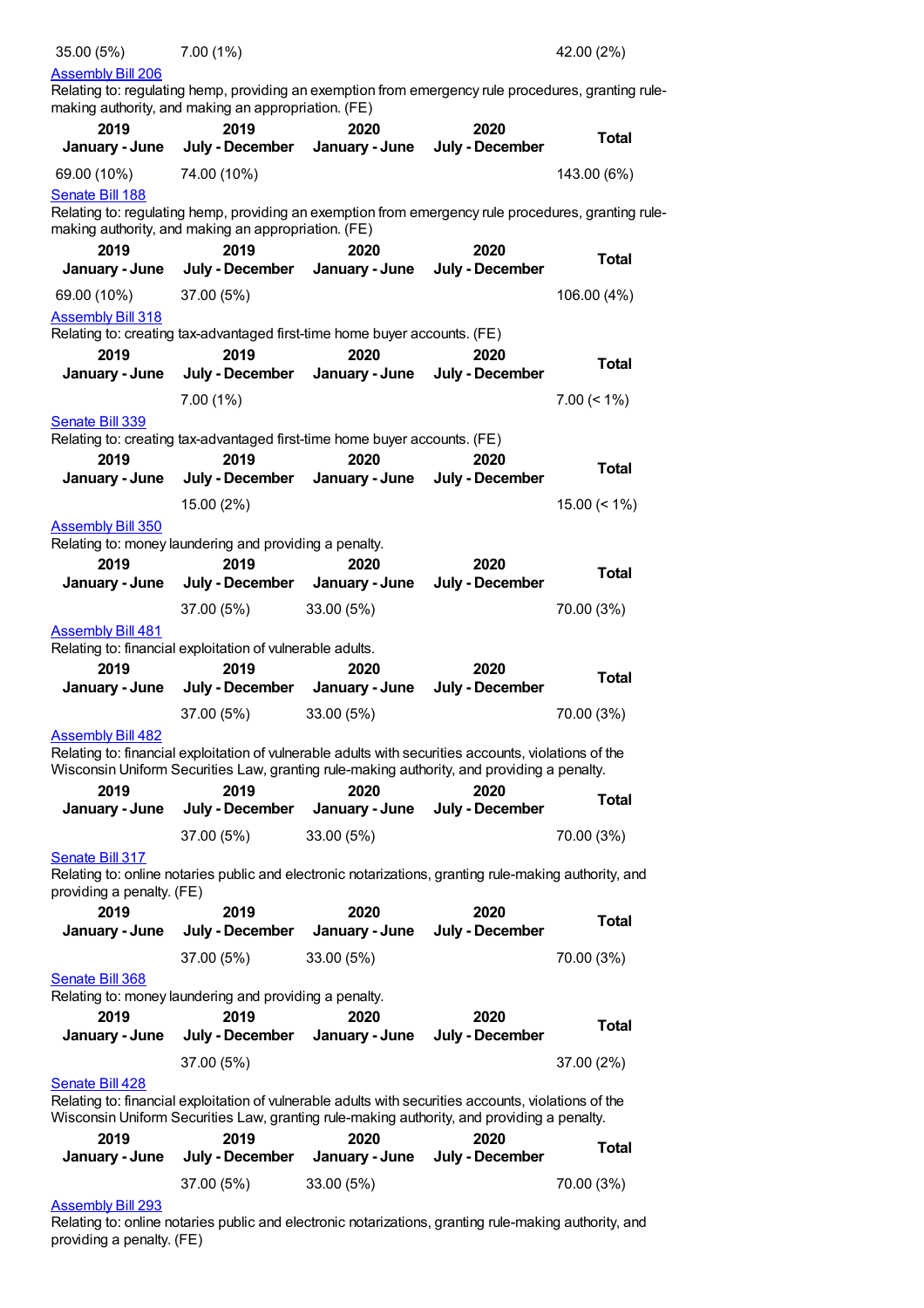| 2019<br>January - June                                     | 2019<br>July - December                                                                                                                                                                                                                                                                                                                                                                                                                                                                                                                                                                                                                                                                                   | 2020<br>January - June | 2020<br>July - December | <b>Total</b>       |
|------------------------------------------------------------|-----------------------------------------------------------------------------------------------------------------------------------------------------------------------------------------------------------------------------------------------------------------------------------------------------------------------------------------------------------------------------------------------------------------------------------------------------------------------------------------------------------------------------------------------------------------------------------------------------------------------------------------------------------------------------------------------------------|------------------------|-------------------------|--------------------|
|                                                            | 74.00 (10%)                                                                                                                                                                                                                                                                                                                                                                                                                                                                                                                                                                                                                                                                                               | 65.00 (10%)            |                         | 139.00 (6%)        |
| <b>Assembly Bill 504</b>                                   | Relating to: P.O.D. accounts and loan obligations to financial institutions; the duty of a bank to make<br>payment on a lost, destroyed, or stolen cashier's check, teller's check, or certified check; providing<br>temporary authority to act as a mortgage loan originator while a license application is pending;<br>property subject to garnishment or tax levy in possession of a financial institution; entities that provide<br>to financial institutions electronic data processing services; loans to state banks by a Federal Home<br>Loan Bank; and consolidating the Banking Review Board and Savings Institutions Review Board in<br>the Department of Financial Institutions. (FE)         |                        |                         |                    |
| 2019<br>January - June                                     | 2019<br>July - December                                                                                                                                                                                                                                                                                                                                                                                                                                                                                                                                                                                                                                                                                   | 2020<br>January - June | 2020<br>July - December | <b>Total</b>       |
|                                                            | 74.00 (10%)                                                                                                                                                                                                                                                                                                                                                                                                                                                                                                                                                                                                                                                                                               |                        |                         | 74.00 (3%)         |
| Senate Bill 429                                            |                                                                                                                                                                                                                                                                                                                                                                                                                                                                                                                                                                                                                                                                                                           |                        |                         |                    |
| 2019                                                       | Relating to: financial exploitation of vulnerable adults.<br>2019                                                                                                                                                                                                                                                                                                                                                                                                                                                                                                                                                                                                                                         | 2020                   | 2020                    |                    |
| January - June                                             | July - December                                                                                                                                                                                                                                                                                                                                                                                                                                                                                                                                                                                                                                                                                           | January - June         | July - December         | <b>Total</b>       |
|                                                            | 74.00 (10%)                                                                                                                                                                                                                                                                                                                                                                                                                                                                                                                                                                                                                                                                                               | 33.00 (5%)             |                         | 107.00 (4%)        |
| 2019                                                       | Relating to: P.O.D. accounts and loan obligations to financial institutions; the duty of a bank to make<br>payment on a lost, destroyed, or stolen cashier's check, teller's check, or certified check; providing<br>temporary authority to act as a mortgage loan originator while a license application is pending;<br>property subject to garnishment or tax levy in possession of a financial institution; entities that provide<br>to financial institutions electronic data processing services; loans to state banks by a Federal Home<br>Loan Bank; and consolidating the Banking Review Board and Savings Institutions Review Board in<br>the Department of Financial Institutions. (FE)<br>2019 | 2020                   | 2020                    |                    |
| January - June                                             | July - December                                                                                                                                                                                                                                                                                                                                                                                                                                                                                                                                                                                                                                                                                           | January - June         | July - December         | <b>Total</b>       |
|                                                            | 147.00 (20%)                                                                                                                                                                                                                                                                                                                                                                                                                                                                                                                                                                                                                                                                                              |                        |                         | 147.00 (6%)        |
| <b>Assembly Bill 894</b>                                   | Relating to: livestock facility siting and expansion and granting rule-making authority. (FE)                                                                                                                                                                                                                                                                                                                                                                                                                                                                                                                                                                                                             |                        |                         |                    |
| 2019                                                       | 2019                                                                                                                                                                                                                                                                                                                                                                                                                                                                                                                                                                                                                                                                                                      | 2020                   | 2020                    |                    |
| January - June                                             | July - December                                                                                                                                                                                                                                                                                                                                                                                                                                                                                                                                                                                                                                                                                           | January - June         | July - December         | <b>Total</b>       |
|                                                            |                                                                                                                                                                                                                                                                                                                                                                                                                                                                                                                                                                                                                                                                                                           | 7.00(1%)               |                         | $7.00 \le 1\%$     |
| <b>Assembly Bill 752</b>                                   | Relating to: the revised uniform unclaimed property act. (FE)                                                                                                                                                                                                                                                                                                                                                                                                                                                                                                                                                                                                                                             |                        |                         |                    |
| 2019<br>January - June                                     | 2019<br>July - December                                                                                                                                                                                                                                                                                                                                                                                                                                                                                                                                                                                                                                                                                   | 2020<br>January - June | 2020<br>July - December | <b>Total</b>       |
|                                                            |                                                                                                                                                                                                                                                                                                                                                                                                                                                                                                                                                                                                                                                                                                           | 13.00 (2%)             |                         | 13.00 $($ < 1% $)$ |
| <b>Assembly Bill 819</b><br>authority. (FE)                | Relating to: imposing requirements related to insurance data cybersecurity and granting rule-making                                                                                                                                                                                                                                                                                                                                                                                                                                                                                                                                                                                                       |                        |                         |                    |
| 2019<br>January - June                                     | 2019<br>July - December                                                                                                                                                                                                                                                                                                                                                                                                                                                                                                                                                                                                                                                                                   | 2020<br>January - June | 2020<br>July - December | <b>Total</b>       |
|                                                            |                                                                                                                                                                                                                                                                                                                                                                                                                                                                                                                                                                                                                                                                                                           | 13.00 (2%)             |                         | $13.00 (= 1\%)$    |
| <b>Assembly Bill 780</b><br>agricultural real estate. (FE) | Relating to: creating an income and franchise tax deduction for interest on a loan secured by                                                                                                                                                                                                                                                                                                                                                                                                                                                                                                                                                                                                             |                        |                         |                    |
| 2019<br>January - June                                     | 2019<br>July - December                                                                                                                                                                                                                                                                                                                                                                                                                                                                                                                                                                                                                                                                                   | 2020<br>January - June | 2020<br>July - December | <b>Total</b>       |
|                                                            |                                                                                                                                                                                                                                                                                                                                                                                                                                                                                                                                                                                                                                                                                                           | 65.00 (10%)            |                         | 65.00 (3%)         |
| <b>Assembly Bill 1038</b>                                  |                                                                                                                                                                                                                                                                                                                                                                                                                                                                                                                                                                                                                                                                                                           |                        |                         |                    |
| 2019                                                       | Relating to: state government response to the COVID-19 pandemic. (FE)<br>2019                                                                                                                                                                                                                                                                                                                                                                                                                                                                                                                                                                                                                             | 2020                   | 2020                    |                    |
| January - June                                             | July - December                                                                                                                                                                                                                                                                                                                                                                                                                                                                                                                                                                                                                                                                                           | January - June         | July - December         | <b>Total</b>       |
|                                                            |                                                                                                                                                                                                                                                                                                                                                                                                                                                                                                                                                                                                                                                                                                           | 131.00 (20%)           |                         | 131.00 (5%)        |

## **Lobbying Effort On Budget Bill Subjects**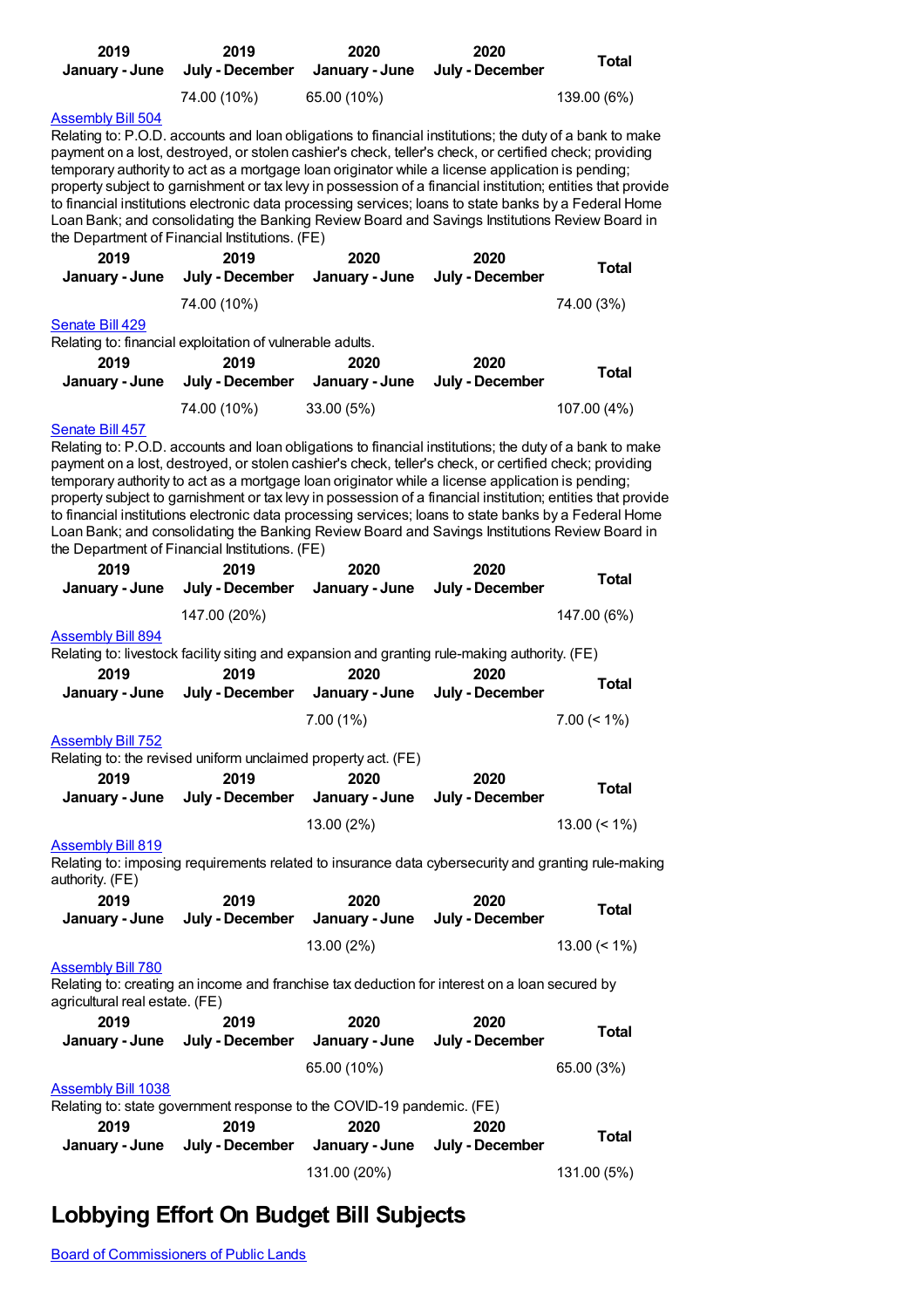| 2019<br>January - June              | 2019                                                  | 2020                   | 2020<br>July - December January - June July - December | <b>Total</b>    |
|-------------------------------------|-------------------------------------------------------|------------------------|--------------------------------------------------------|-----------------|
| $7.00(1\%)$                         |                                                       |                        |                                                        | $7.00 \le 1\%$  |
| <b>General Provisions</b>           |                                                       |                        |                                                        |                 |
| 2019<br>January - June              | 2019<br>July - December January - June                | 2020                   | 2020<br>July - December                                | <b>Total</b>    |
| 7.00(1%)                            |                                                       |                        |                                                        | $7.00 \le 1\%$  |
|                                     | <b>Wisconsin Economic Development Corporation</b>     |                        |                                                        |                 |
| 2019                                | 2019<br>January - June July - December January - June | 2020                   | 2020<br>July - December                                | <b>Total</b>    |
| $7.00(1\%)$                         |                                                       |                        |                                                        | $7.00 (< 1\%)$  |
|                                     | Dept of Agriculture, Trade and Consumer Protection    |                        |                                                        |                 |
| 2019<br>January - June              | 2019<br>July - December January - June                | 2020                   | 2020<br>July - December                                | <b>Total</b>    |
| 14.00 (2%)                          |                                                       |                        |                                                        | $14.00 \le 1\%$ |
| <b>Financial Institutions</b>       |                                                       |                        |                                                        |                 |
| 2019<br>January - June              | 2019<br>July - December                               | 2020<br>January - June | 2020<br>July - December                                | <b>Total</b>    |
| 35.00 (5%)                          |                                                       |                        |                                                        | 35.00 (1%)      |
| <b>Revenue: Collection of Taxes</b> |                                                       |                        |                                                        |                 |
| 2019<br>January - June              | 2019<br>July - December                               | 2020<br>January - June | 2020<br>July - December                                | <b>Total</b>    |
| 35.00(5%)                           |                                                       |                        |                                                        | 35.00 (1%)      |
|                                     | <b>General Fund Taxes: Income and Franchise Taxes</b> |                        |                                                        |                 |
| 2019<br>January - June              | 2019<br>July - December January - June                | 2020                   | 2020<br>July - December                                | Total           |
| 346.00 (50%)                        |                                                       |                        |                                                        | 346.00 (14%)    |

### **Lobbying Effort On Administrtive Rulemaking Proceedings**

| Notaries public and notarial acts | Department of Financial Institutions (DFI) |                        |                         |              |
|-----------------------------------|--------------------------------------------|------------------------|-------------------------|--------------|
| 2019<br>January - June            | 2019<br>July - December                    | 2020<br>January - June | 2020<br>July - December | <b>Total</b> |
|                                   |                                            | 33.00(5%)              | 19.00 (5%)              | 52.00 (2%)   |

#### **Lobbying Effort On Topics Not Yet Assigned A Bill Or Rule Number**

| Legalization and regulation of medicinal cannabis |                                                                           |            |                         |            |
|---------------------------------------------------|---------------------------------------------------------------------------|------------|-------------------------|------------|
| 2019                                              | 2019<br>January - June July - December January - June                     | 2020       | 2020<br>July - December | Total      |
| 27.70 (4%)                                        |                                                                           |            |                         | 27.70 (1%) |
|                                                   | Development, drafting or introduction of proposals relating to mortgages. |            |                         |            |
| 2019                                              | 2019<br>January - June July - December January - June                     | 2020       | 2020<br>July - December | Total      |
|                                                   |                                                                           | 32.71 (5%) | 18.74 (5%)              | 51.45 (2%) |
| <b>Data Privacy-Cyber Security</b>                |                                                                           |            |                         |            |
|                                                   |                                                                           |            |                         |            |
| 2019                                              | 2019<br>January - June July - December January - June                     | 2020       | 2020<br>July - December | Total      |
|                                                   |                                                                           |            | 37.48 (10%)             | 37.48 (2%) |
|                                                   | Development, drafting or introduction of proposals related to taxation.   |            |                         |            |
| 2019                                              | 2019<br>January - June July - December January - June July - December     | 2020       | 2020                    | Total      |